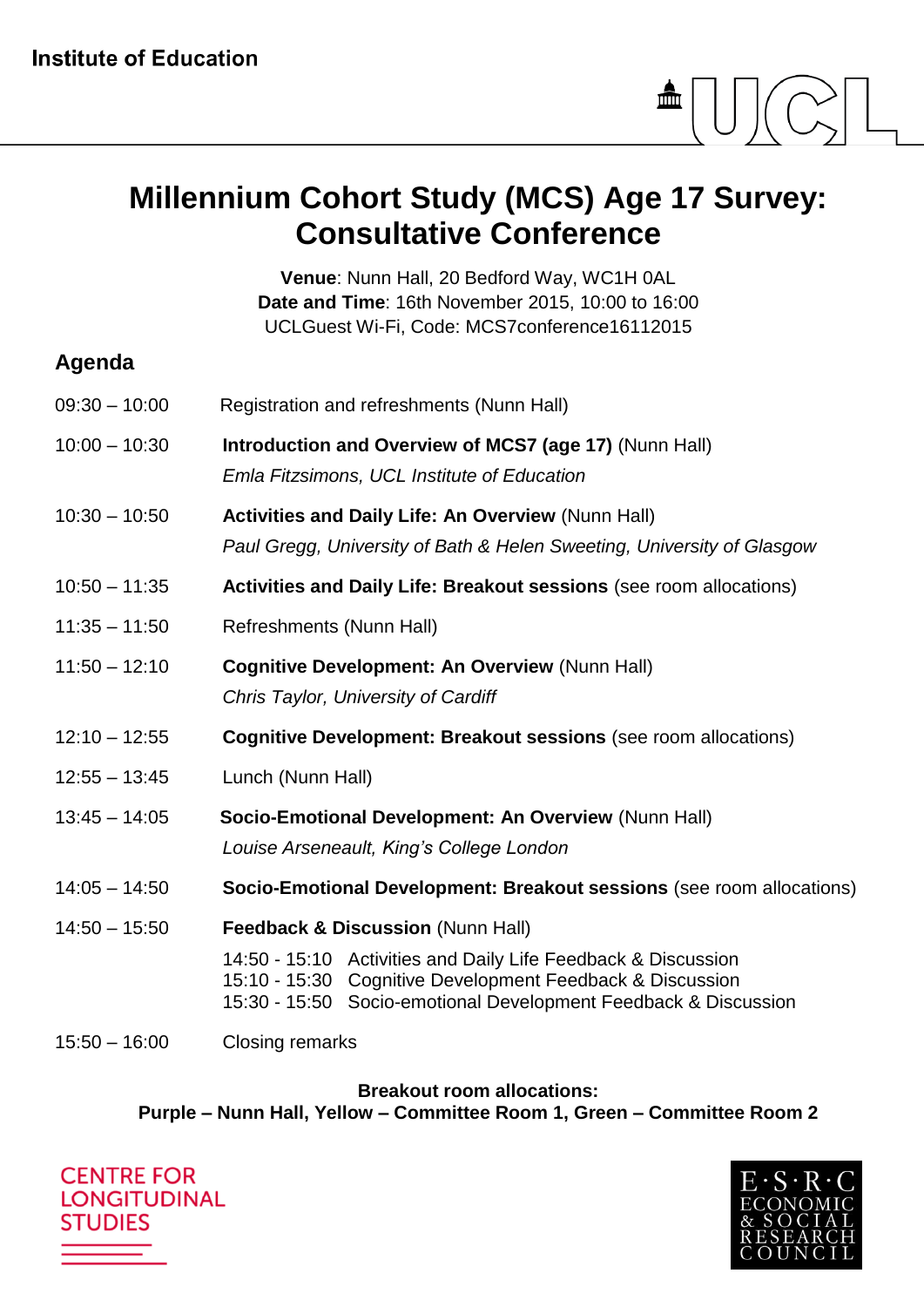# **Speakers' biographies**

#### **Emla Fitzsimons, PI**

Professor Emla Fitzsimons is the Principal Investigator of the Millennium Cohort Study and is responsible for developing the content, design and analysis of the study. Her research is focused on human capital investment from early childhood through adolescence, particularly in understanding how early life events and circumstances affect causally later outcomes. Emla was PI of a parenting programme in Colombia, implemented by local women and evaluated by randomised control trial. She has been involved extensively in the implementation and evaluation of a nutrition programme in Malawi, which provided information on nutrition to mothers of very young children. She has used longitudinal studies including the Millennium Cohort Study to understand the impacts of breastfeeding on outcomes later on in childhood, and how factors such as divorce in childhood, family size and composition, and policies such as school subsidies and university grants, affect skill formation in the critical adolescent period.

Emla worked at the Institute for Fiscal Studies for 14 years, where she remains affiliated as a Research Fellow.

#### **Louise Arseneault**

Louise Arseneault is Professor of Developmental Psychology at King's College London, the Institute of Psychiatry, Psychology and Neuroscience. Her research focuses on the study of harmful behaviours such as violence and substance dependence, their developmental origins, their inter-connections with mental health, and their consequences for victims. In the early stages of her career, she examined harmful behaviours as a developmental outcome, primarily in adolescents and in adults. Over time, the focus of her research broadened to include harmful behaviours as causes of psychiatric disorders. She has taken a developmental approach to investigate how the consequences of violence begin in childhood and persist to mild-life, by studying bullying victimisation and child maltreatment. Her work incorporates biological as well as social measurements.

Professor Arseneault completed her PhD in biomedical sciences at the University of Montreal in Canada and moved to the UK for a post-doctoral training at the MRC Social, Genetic and Developmental Psychiatry Centre. She has been working with well-known longitudinal cohorts such as the Montreal Longitudinal Cohorts, the Dunedin Multidisciplinary Health and Development Study and the Environmental Risk (E-Risk) Longitudinal Twin Study, a nationallyrepresentative sample of families with twins in England and Wales. She has also been working with another important nationally-representative cohort, the National Child Development Survey (NCDS), with a Mid-Career Fellowship Award from the British Academy.

**CENTRE FOR LONGITUDINAL STUDIES**